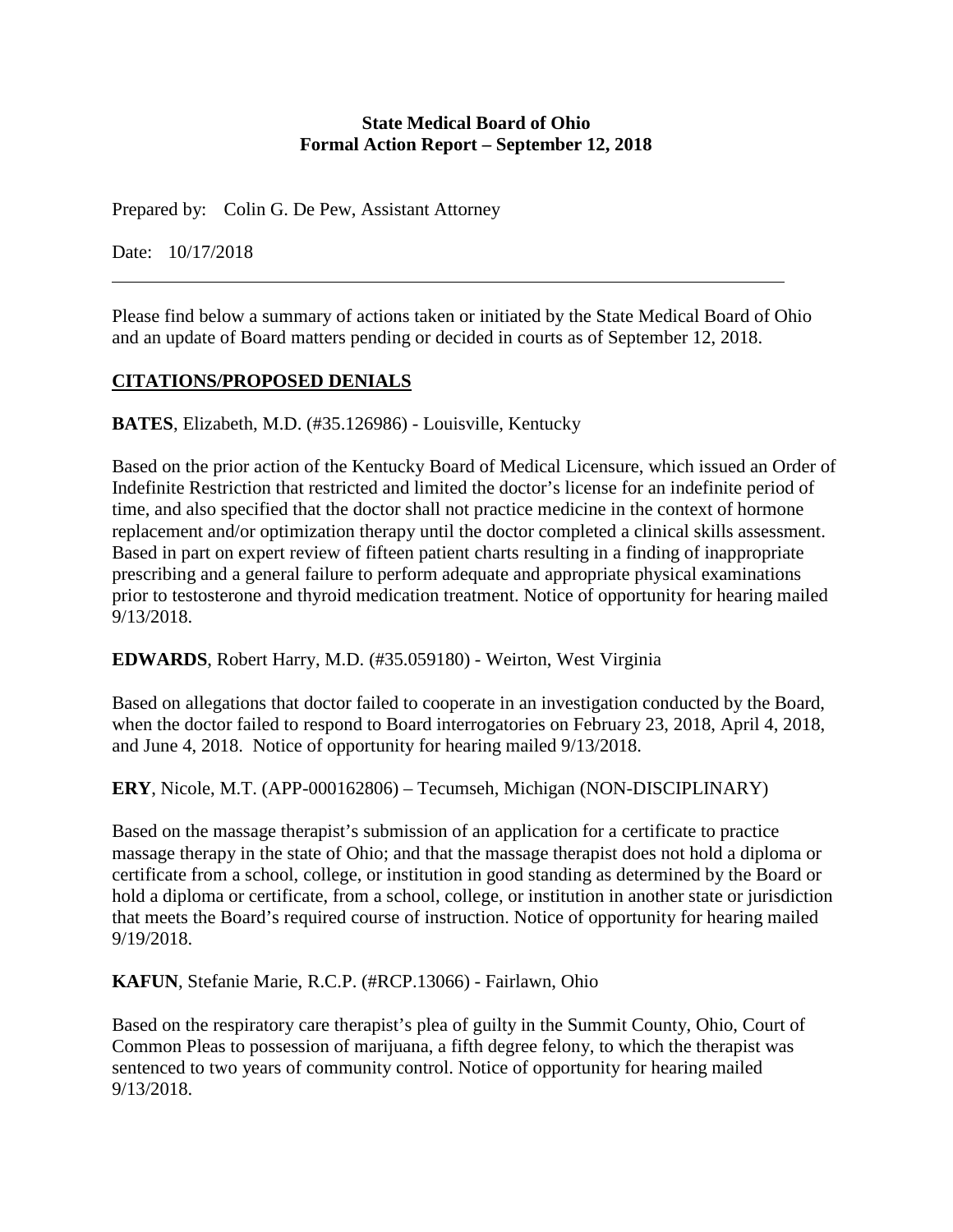#### **MCNUTT**, Steven Scott, M.D. (#35.094053) - Shelby, Ohio

Based on allegations that the doctor violated the terms and conditions of limitation imposed on the doctor's license by an August 9, 2017 Consent Agreement, when the doctor failed to timely call-in to a Board-approved drug testing facility, and/or failed to present to the collection site; and failed to pay a fine in the amount of seven thousand five hundred dollars (\$7,500.00). Notice of opportunity for hearing mailed 9/13/2018.

**YOHANNES**, Demas Amaha, R.C.P. (#APP-000106654) - Columbus, Ohio

Based on allegations that respiratory care professional failed to cooperate in an investigation conducted by the Board, when the respiratory care professional failed to respond to Board interrogatories on February 8, 2018, March 19, 2018, April 23, 2018 and June 8, 2018. Notice of opportunity for hearing mailed 9/13/2018.

#### **FINAL ORDERS**

**FELVER**, Michael Edward, M.D. (#35.064362) - Cleveland Heights, Ohio

License to practice medicine and surgery indefinite suspended for at least two hundred and seventy days, and subject to a four thousand dollar (\$4,000.00) fine and conditions for reinstatement. Based on: the doctor's failure to respond to Board investigators or Board requests for additional documentation; and the doctor's plea of guilty in the Parma Municipal Court, Cuyahoga County, Ohio, to Public Indecency, a misdemeanor; all of which individually or collectively constitute a plea of guilty to, a judicial finding of guilt, or a judicial finding of eligibility for intervention in lieu of conviction for, a misdemeanor involving moral turpitude; and failure to cooperate in an investigation conducted by the Board, including failure to comply with a subpoena or order issued by the board or failure to answer truthfully a question presented by the board in an investigative interview, office conference, deposition, or written interrogatories. Order effective 9/13/2018. (Journal Entry—No Hearing Requested).

#### **JOHNSON**, John Harlem, M.D. (#35.122140) - Altoona, Pennsylvania

License to practice medicine and surgery permanently revoked. Based on the doctor's plea of guilty in the United States District, Court, Southern District of Florida to Conspiracy to Commit Mail and Wire Fraud, and Conspiracy to Defraud the United States, to which the doctor was sentenced to sixty months in prison, three years probation, and restitution in the amount of \$15,170,220.00, joint and several with all codefendants; and the doctor's plea of guilty in the United States District Court for the Western District of Pennsylvania to Failure to Account for and Pay over Employment Taxes, and Willful Failure to Remit Employment Taxes, to which the doctor was sentenced to sixty months in jail, three years probation, and restitution in the amount of \$722,476.55; and the doctor's conviction in the United States District Court for the Western District of Pennsylvania to Conspiracy, to which the doctor was sentenced to twenty-four months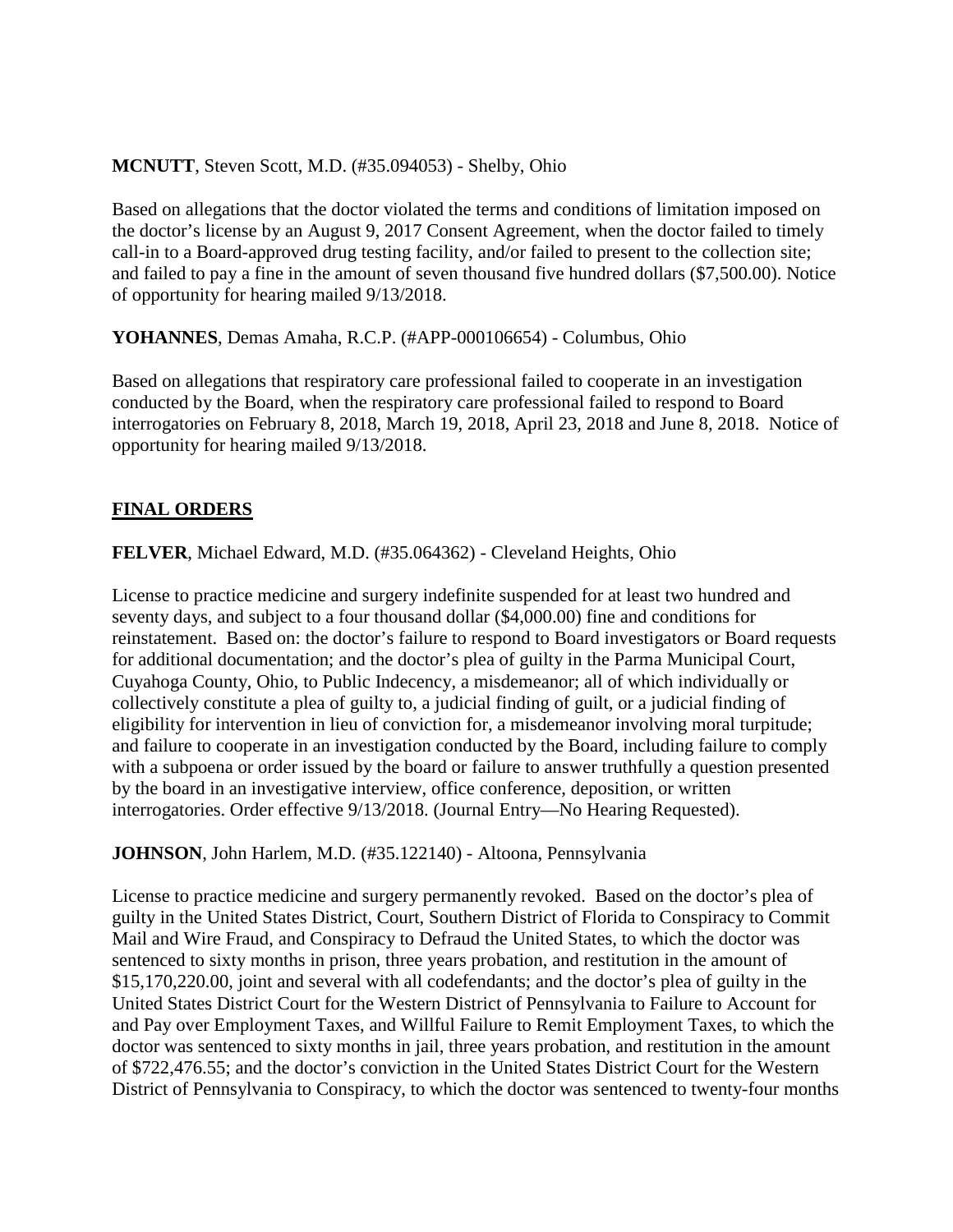in prison, three years probation, and restitution in the amount of \$2,300,000.00; which individually or collectively constitute a plea of guilty to, a judicial finding of guilt, or a judicial finding of eligibility for intervention in lieu of conviction for, a felony. Order effective 9/13/2018.

### **SEMAN**, Christopher Robert, D.O. (#34.007229) - East Palestine, Ohio

License to practice osteopathic medicine and surgery indefinite suspended for at least one year; subject to conditions for reinstatement and upon restoration, probation for at least one year. Based on the finding that the doctor engaged in sexual misconduct with one specified patient, and that the doctor had written prescriptions for non-controlled substances without maintaining a patient record and without performing an examination, which individually or collectively violates the Board's rules on sexual misconduct with patients; and constitutes departure from or failure to conform to minimal standards of care of similar practitioners under the same or similar circumstances, whether or not actual injury to a patient is established. Order effective 9/13/2018.

# **CONSENT AGREEMENTS**

# **HANOVER**, Kenneth M., M.D. (#35.083567) - Lima, Ohio

License to practice medicine and surgery indefinitely suspended for at least ninety days, and subject to a four thousand dollar (\$4,000.00) fine, conditions for reinstatement, and general probationary terms. Based on the doctor's admission that he entered treatment for opiate dependence at a board-approved treatment provider; that his treatment was precipitated by the doctor's use of Ketamine or Fentanyl. Agreement effective 9/12/2018.

#### **HOWKINS**, Michael John, D.O. (#34.004364) - Cleveland, Ohio

License to practice osteopathic medicine and surgery reinstated, and subject to general probationary requirements for at least five years. Based on doctor having completed all requirements for reinstatement of license pursuant to the terms of a 5/9/18 consent agreement. Agreement effective 9/12/2018.

# **JARRETT**, Craig Michael, M.D. (#57.246500)- University Heights, Ohio

Medical license reprimanded and subject to probationary terms, conditions and limitations for at least one year. Based on the doctor's admission that while in residency he was warned by his Program Director for moonlighting at another hospital, and that he had been dishonest on three separate occasions, and that further lies would result in dismissal from the residency program. The doctor further admits that while at a second residency at another hospital, he was advised of the residency's policy against moonlighting, and despite this prohibition, he resumed moonlighting. Furthermore, the doctor admits there was an instance that occurred while he was moonlighting at another hospital, he was needed at his residency program, and that he neglected to arrange for patient coverage, and that these events led to his termination from his second residency program. The doctor further admits that in May 2018, he entered into a Probation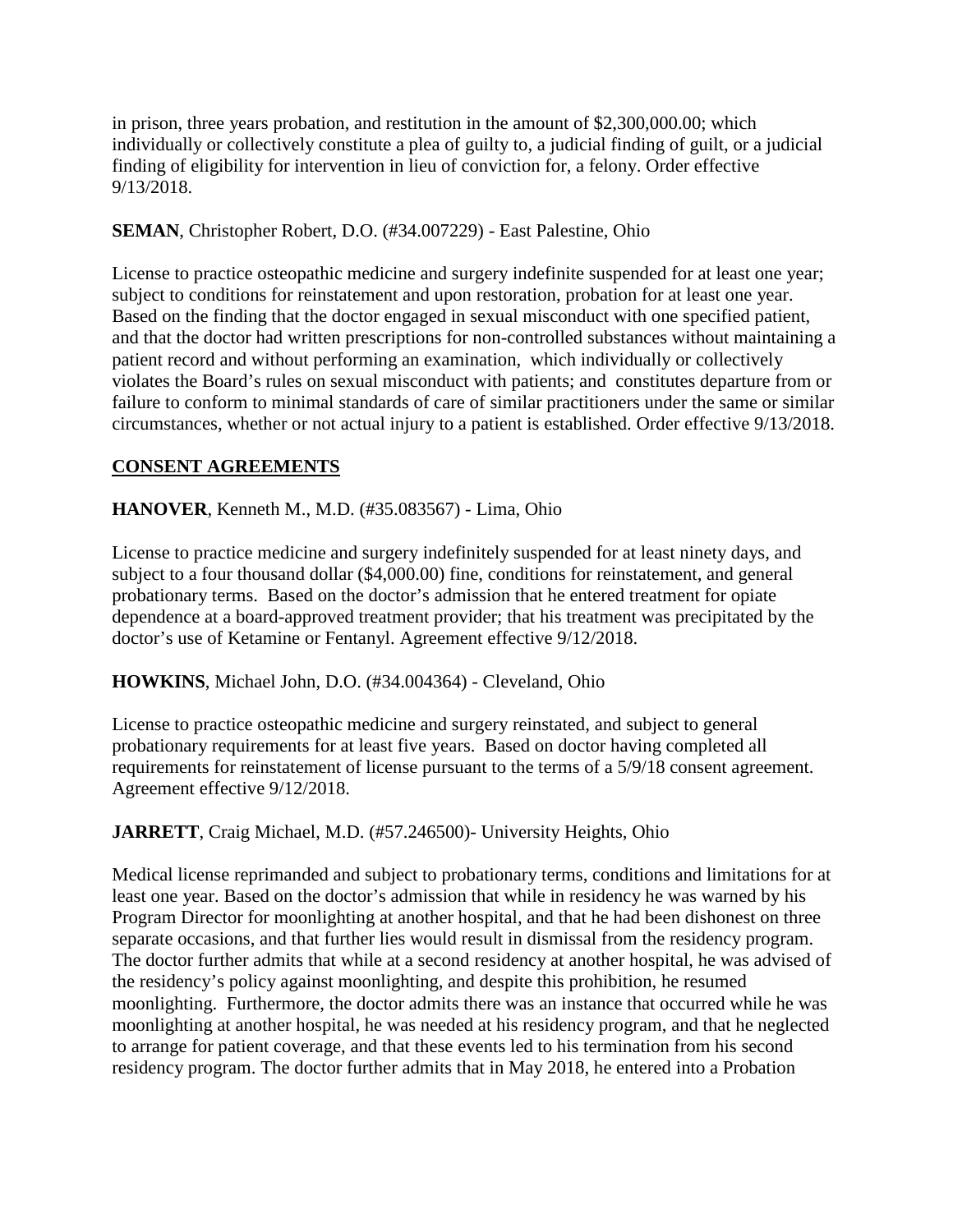Agreement and Consent Order with the Massachusetts Board of Registration in Medicine that placed the doctor under probation for five years. Agreement effective 9/12/2018.

**RANIERI**, Thomas Anthony, M.D. (#35.061039) - New Castle, Pennsylvania

License to practice medicine and surgery indefinitely suspended, and subject to conditions for reinstatement, and probationary terms and conditions. Based on a prior action by the State Board of Medicine of the Commonwealth of Pennsylvania which issued a February 2018 Temporary Suspension and Notice of Hearing that temporarily suspended the doctor's license based upon a Federal Grand Jury Indictment charging the doctor with violating twenty-four counts of Distribution of Scheduled II Controlled Substances outside the usual course of practice. The doctor further admits that based on the advice of counsel, and his Fifth Amended right against self-incrimination, he declines to provide the Board with certain factual information concerning the pending criminal matter. Agreement effective 9/12/2018.

# **VOLUNTARY PERMANENT SURRENDERS/ RETIREMENTS/WITHDRAWALS**

**AGGARWAL**, Madhu, M.D. (#35.066290) - Moon Township, Pennsylvania

Permanent revocation and surrender of license to practice medicine and surgery authorized by doctor in lieu of formal disciplinary proceedings pursuant Sections 4731.22 (B)(10), and 4731.22 (B)(34), Ohio Revised Code. Effective 9/12/2018.

**COGSWELL**, Jill Lynne, R.C.P. (#RCP.7453) - Chesterland, Ohio

Voluntary permanent retirement of license to practice Respiratory Care authorized by respiratory care therapist, in lieu of formal disciplinary proceedings pursuant to Section  $4761.09(A)(14)$ , Ohio Revised Code. Effective 9/12/2018.

**KIRKWOOD**, David Charles, M.D. (#35.050689) - Arcanum, Ohio

Permanent revocation and surrender of license to practice medicine and surgery authorized by doctor in lieu of formal disciplinary proceedings pursuant Section 4731.22 (B)(9), Ohio Revised Code. Effective 9/12/2018.

# **PROBATIONARY REQUESTS AND MODIFICATIONS**

**BANGERT**, Michael Theodore, M.D. (#35.123521) - Jacksonville, Florida

Doctor's request for approval of new treating psychiatrist granted by vote of the Board on 9/12/2018.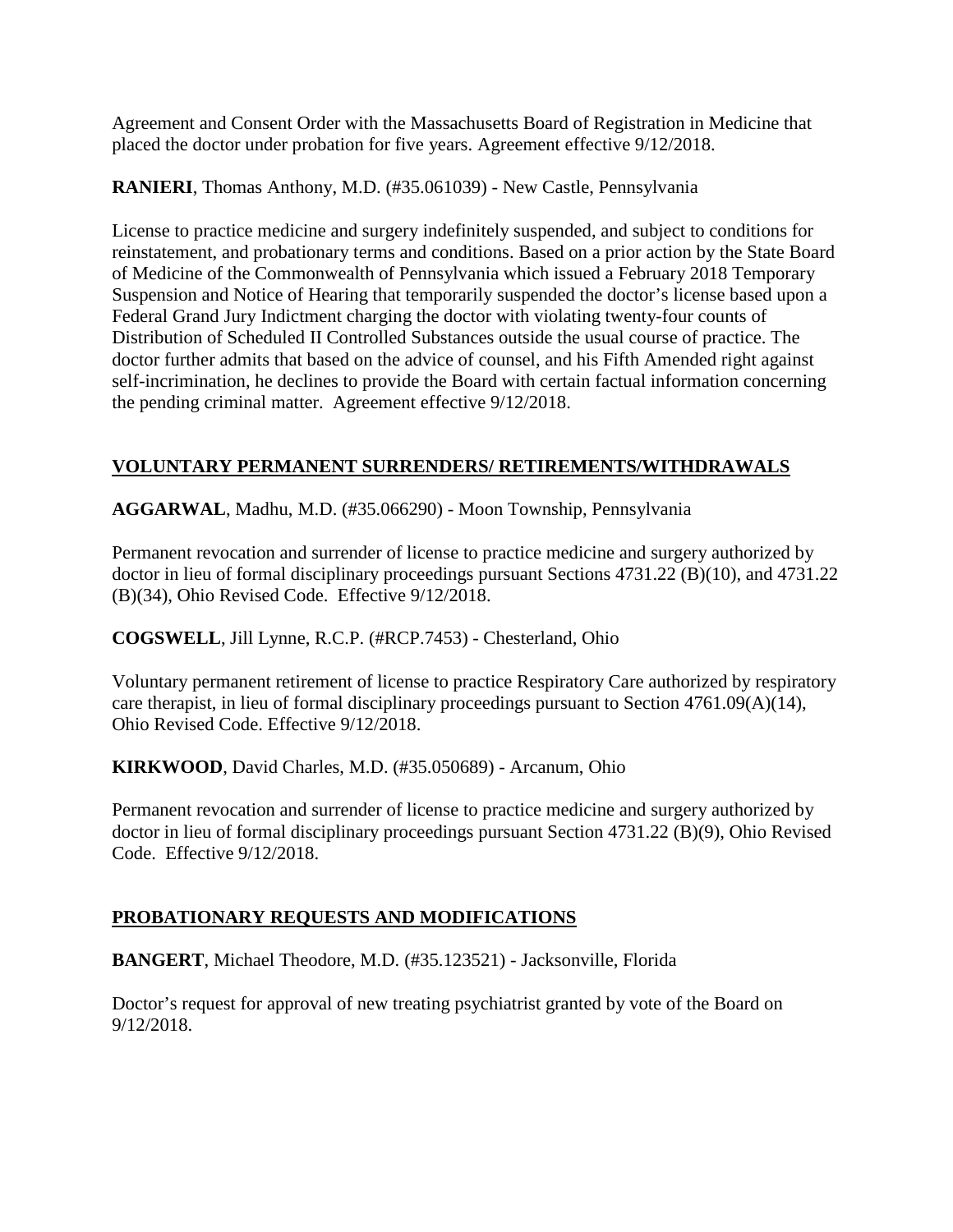**BAULA**, Marvin Mercado, M.D. (#35.099925) - Fairborn, Ohio

Doctor's request for approval of medical records courses, and controlled substance prescribing course, granted by vote of the Board on 9/12/2018.

**CAPURRO**, John Robert, M.D. (#35.058936) - Cincinnati, Ohio

Doctor's request for approval of physician-patient boundary course; and controlled substance prescribing course, granted by vote of the Board on 9/12/2018.

**DE BOURBON**, Ernest Bitela, III, M.D. (#35.073780) - Dublin, Ohio

Doctor's request for approval of amended practice plan, granted by vote of the Board on 9/12/2018.

**ENGEL**, Erin Beth, D.P.M. (#36.003424) - Tipp City, Ohio

Doctor's request for approval of professional ethics course; and controlled substance prescribing course, granted by vote of the Board on 9/12/2018.

**KRAUSE**, Julie Anne, M.D. (#35.076897) - Cincinnati, Ohio

Doctor's request for approval of professional ethics course, granted by vote of the Board on 9/12/2018.

**LEUNG**, Steve Mingfung, M.D. (#57.027338) - Bedford, Ohio

Doctor's request for approval of new monitoring physician, granted by vote of the Board on 9/12/2018. Frequency and number of charts to be reviewed by monitor established as ten charts per month.

**MASON**, Richard Ray, D.O. (#34.007364) - Powell, Ohio

Doctor's request for approval of reduction in personal appearances from every three months to every six months, granted by vote of the Board on 9/12/2018.

**SWART**, Leslie Renee, M.T. (#33.014178) - Cincinnati, Ohio

Massage therapist's request for approval of reduction in personal appearances from every six months to annually; and request for approval of ethics courses, granted by vote of the Board on 9/12/2018.

**ZEWAIL**, Aly Mohamed Aly, M.D. (#35.088417) - Doylestown, Ohio

Doctor's request for approval of discontinuance of the requirement to keep drug logs, granted by vote of the Board on 9/12/2018.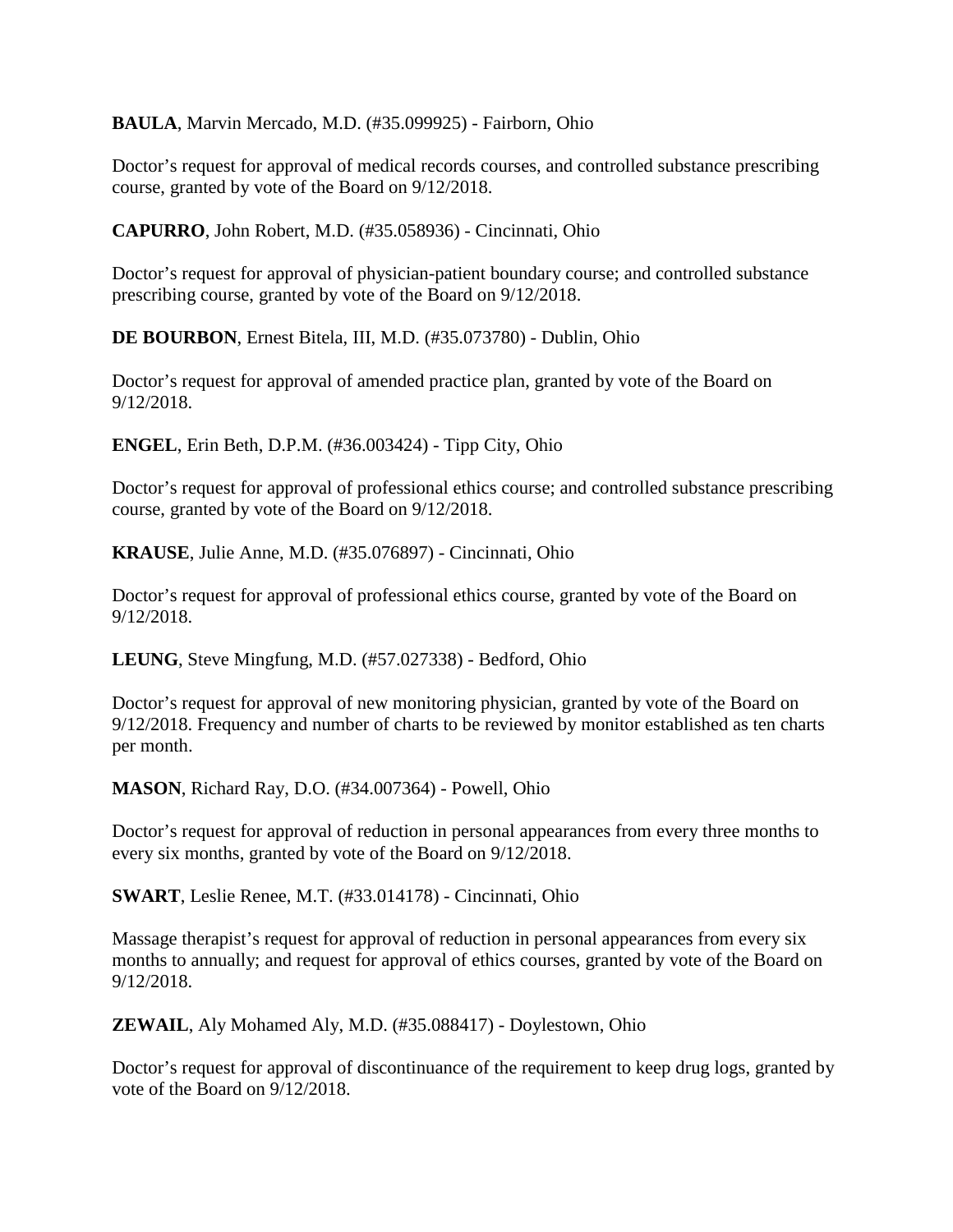### **REINSTATEMENT REQUESTS**

**SIDDIQI**, Munawar, M.D. (35.077460) - London, Kentucky

Doctor's request for reinstatement of license to practice medicine and surgery granted by vote of the Board on 9/12/2018. Subject to terms and conditions established by the 12/13/2017 Board Order.

### **PROBATION TERMINATED**

**FURIN**, Jennifer Joan, M.D. (#35.097990) - Strongsville, Ohio

Doctor's request for release from the terms of the 1/9/2013 Board Order, granted by vote of the Board on 9/12/2018. Release effective 9/17/2018.

**VON DER EMBSE**, Kendra Nicole, D.O. (#34.012508) - Beavercreek, Ohio

Doctor's request for release from the terms of the 9/12/2013 Consent Agreement, granted by vote of the Board on 9/12/2018. Release effective immediately.

**NELSON**, Jeffery Tait M.D. (#35.131571) - Cleveland Heights, Ohio

Doctor's request for release from the terms of the 2/13/2013 Consent Agreement, granted by vote of the Board on 9/12/2018. Release effective 9/13/18.

# **COURT ACTIONS**

**AUL**, Christopher Francis, L.M.T., L.A.C., L.O.M. (#33.009932, #66.000038, #65.000122) — Columbus, Ohio

By Decision and Entry of the Franklin County Court of Common Pleas dated 8/30/2018, the State Medical Board of Ohio's Order issued on 4/11/2018 is affirmed.

**LANDRY**, Kristen Gabrielle, M.D., (#35.131934) – Columbus, Ohio

Journal Entry of Dismissal, filed 9/5/2018, in the Court of Appeals of Franklin County, Ohio, Tenth Appellate District.

**MOORE**, John Pease, III, M.D. (#35.069259) – Dayton, Ohio

Notice of Appeal of the 7/26/2018 Decision and Judgement Entry, filed on 8/27/2018, in the Court of Appeals of Franklin County, Ohio, Tenth Appellate District.